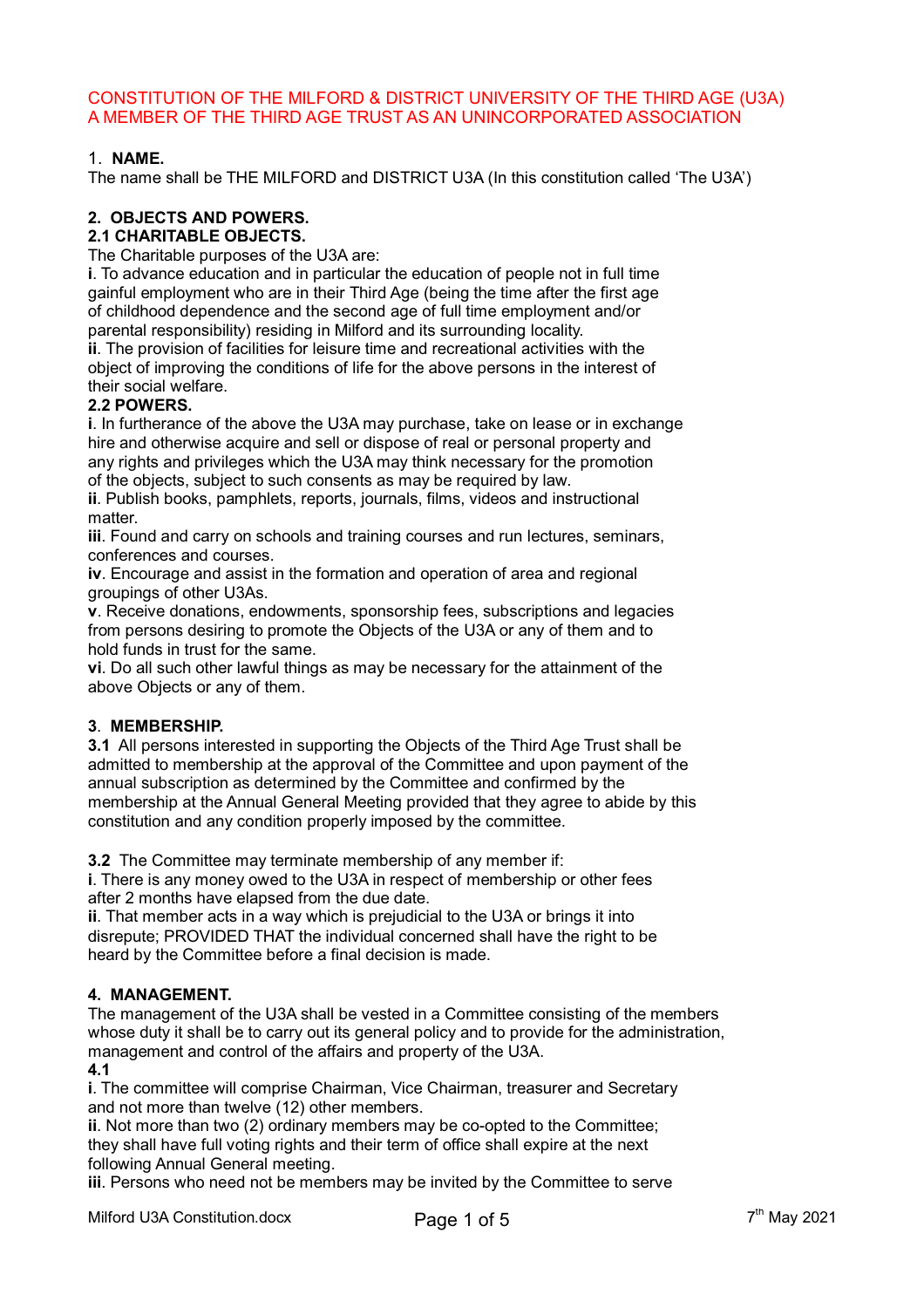because of their special expertise: they shall not have voting rights and their term of service shall expire at the next following Annual General Meeting.

**4.2** The election of members of the Committee shall be held at the Annual General Meeting of the U3A.

**i**. Nominations to the Committee duly agreed by the nominee shall be proposed and seconded and delivered in writing to the Secretary two weeks before the AGM.

**ii**. The newly elected Committee shall take office at the conclusion of the AGM. **iii**. There shall be not less than four Committee meetings a year.

**iv**. Members of the Committee shall serve for a period of three years and may stand for re-election at the end of that same time providing that no-one shall hold the office of Chairman or Vice chairman for more than a period of three consecutive years, unless a temporary special resolution is passed at the AGM . An individual may serve not more than six consecutive years as Treasurer. He may not then be appointed to any other Officer role. For the avoidance of doubt, if a Treasurer serves less than this period, he could then stand for appointment as Chairman or for another Officer role. Individuals who have completed their full terms as Chairman and Treasurers are eligible for re-election after an intervening year.

**v**. Committee members may resign office by giving not less than twenty-one (21) days notice in writing to the Secretary or the Chairman. The Committee has power to fill casual vacancies from the membership. Such an appointee shall complete the term of the member he or she is replacing and shall be eligible for re-election.

**vi**. At Committee meetings matters shall be decided by a simple majority of votes of Committee members present. In the case of an equality of votes the Chairman shall have a second or casting vote.

**vii**. The quorum for any Committee meeting shall be three (3) or one third of the Committee whichever is the greater.

**4.3** Special Committee meetings may be called at any time by the Chairman or by any two (2) members of the Committee upon seven(7) clear days notice being given to all the Committee members of all the matters to be discussed.

**4.4** The Committee may appoint sub-committees to which it may from time to time, and for such as it determines, delegate the transaction of such matters and the performance of such acts as it thinks fit and the Committee shall exercise supervision over the proceedings and acts of such sub-committees. Sub-committees shall report back to the Committee as soon as possible on actions taken under delegated powers.

**4.5** The proceedings of the Committee shall not be invalidated by any defect in the appointment, election or co-option of any member of any Committee or subcommittee.

**4.6** The secretary shall ensure that the minutes are kept of all sub-committee, Committee and general meetings.

# **5**. **ANNUAL AND SPECIAL GENERAL MEETINGS.**

**5.1** The AGM shall be held once in each year and not later than fifteen(l5) months after the preceding AGM. At least twenty one (21) days notice shall be given in writing to all members. A quorum shall be 10% of the paid up members.

The business of the AGM shall include:-

**i.** Receiving and approving the Annual Report.

**ii**. Receiving and approving the examined accounts.

**iii**. Electing a Chairman, Vice Chairman, Secretary, Treasurer and members of the Committee.

**iv**. Appointing an examiner for the accounts.

**v**. Considering proposals to alteration of the Constitution subject to the requirements of clause 9.

**vi.** Considering any other business which has been published in the Agenda.

Milford U3A Constitution.docx Page 2 of 5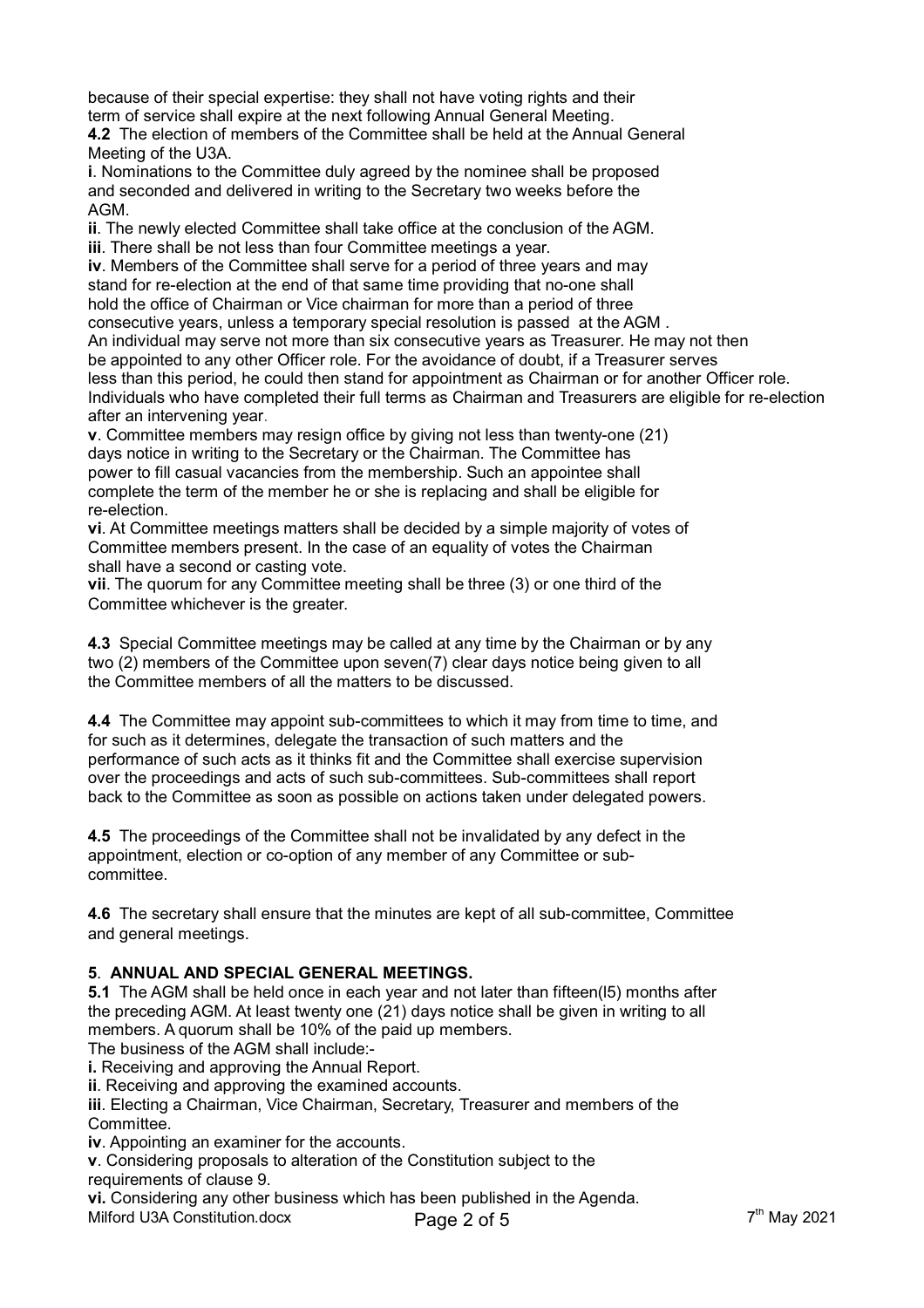**5.2** A special General meeting of the U3A may be convened at any time by a resolution of the Committee or upon a requisition signed by one-fifth or more of the members stating the object of the meeting. A meeting held on such a requisition shall be called by the Secretary of the U3A giving the other members fourteen (14) days notice of such a meeting. There shall be a quorum when 10% of the members are present.

**5.3** The Chairman of the U3A shall be Chairman of any Committee or General Meeting at which he/she is present or in his/her absence the Vice Chairman shall act. In the event of the Chairman and Vice Chairman being absent the members shall elect a Chairman for the meeting. The Chairman of the meeting shall have a casting vote.

**5.4** Accidental omission to give notice to any member shall not invalidate the proceedings of any General meeting.

# **6.0 ONLINE AND HYBRID GENERAL MEETINGS**

A general meeting (whether an annual general meeting or a special general meeting) may be held that allows attendance in person or by suitable electronic means agreed by the trustees in which each participant may communicate with all the other participants either directly or through the Chair. Where the trustees determine that a general meeting is to be held using electronic means pursuant to this clause, such determination shall be set out in the notice of general meeting sent to members, together with details of how a member may participate in such meeting.

 Where the committee determines that a general meeting is to be held by electronic means only such determination shall be set out in the notice of general meeting sent to members, along with an explanation of the exceptional circumstances which require the general meeting to be held by electronic means only.

For the purposes of this clause "exceptional circumstances" means circumstances which in the reasonable opinion of the committee render it impossible to hold an effective general meeting in person or by a combination of meeting in person and through electronic means.

Where a general meeting is to be held in person, the trustees may if they deem it appropriate set out a procedure in the notice of meeting which allows members to attend electronically if they so wish, and in such circumstances both members physically present in person and members present by electronic means will be considered present in person and will count towards the quorum for the relevant meeting.

#### **6.1 Voting**

#### (a) by proxy

A member may appoint a proxy to attend a general meeting and vote on his or her behalf in accordance with clause

#### (b) electronic balloting

Where a meeting is to be held by electronic means, or where procedures are put in place to allow members to join a physical meeting by electronic means, the trustees may put in place an electronic balloting mechanism to allow members present at the meeting by electronic means to vote as if they were present in person. Where such a voting mechanism is to be used for a meeting, the notice of meeting will set this out.

#### **Proxies**

(i) Proxies may only be validly appointed by notice in writing (a **Proxy Notice**) which:

(a) states the name and address of the member appointing the proxy;

(b) identifies the person appointed to be that member's proxy and the general meeting in relation to which that person is appointed;

(c) is signed by the member appointing the proxy, or is authenticated in such manner as the trustees may determine; and

(d) is delivered to the charity in accordance with clause .

(ii) The trustees may from time to time determine the form in which Proxy Notices should be submitted to the charity in advance of any general meeting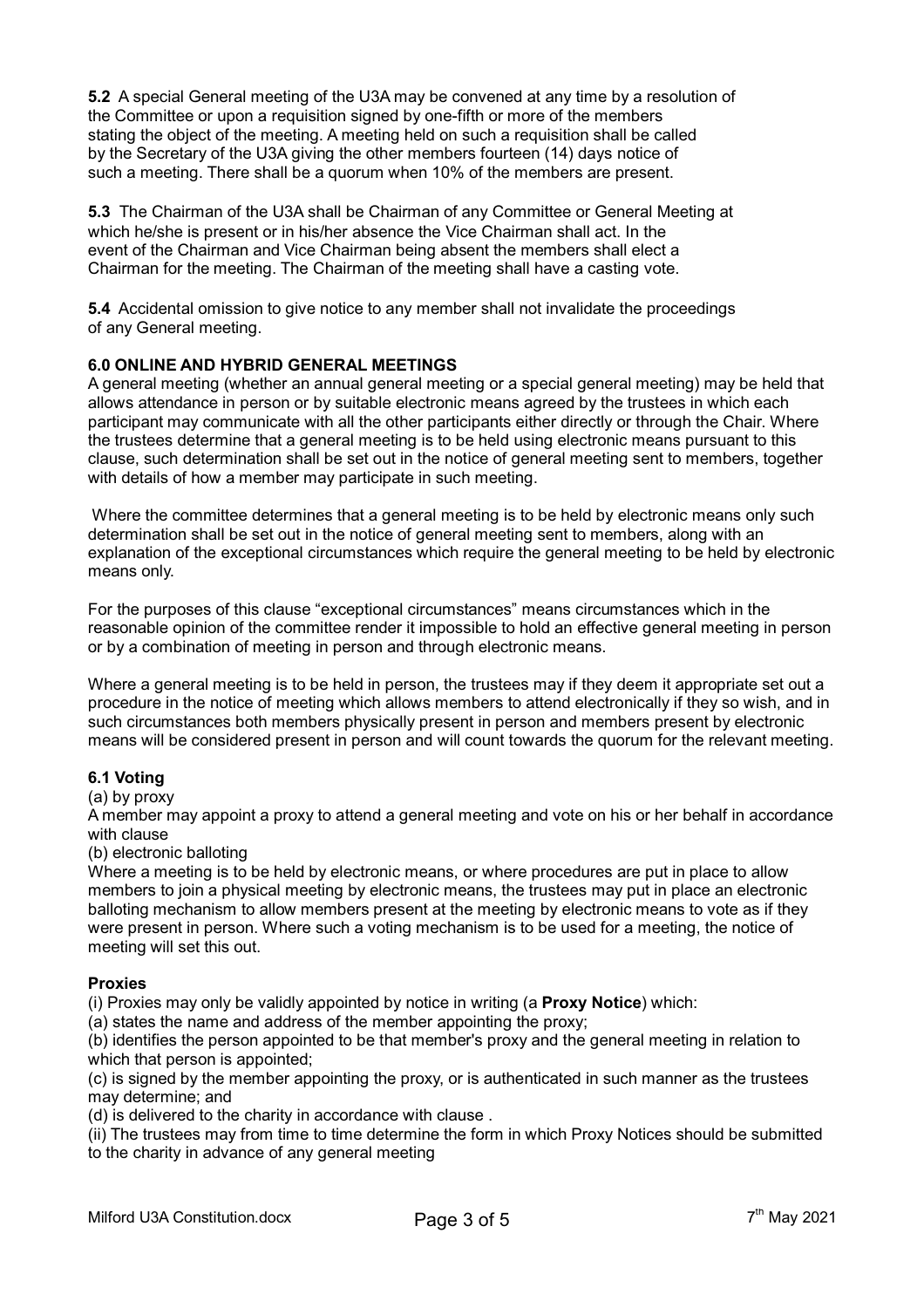# **7. FINANCE.**

**7.1** All the income and property of the U3A shall be applied solely towards the Objects of the said U3A and none of it shall be paid or transferred in any way to its Committee members provided that nothing herein shall prevent the payment in good faith of reasonable and proper remuneration to any officer or servant of the said U3A (other than a Committee member) and repayment of reasonable and proper out-of-pocket expenses to members or Committee members incurred in the course of the work of the U3A. A bank or building society account shall be opened in the name of the U3A and withdrawals shall be made on the signature of two Committee members, one of whom is a principal officer.

**7.2** The U3A shall have power to collect and accept donations and to issue appeals for donations and to raise money by bequest and otherwise. Any money raised and received may be retained by the U3A and be used at the discretion of the Committee. No form of permanent trading shall be undertaken in the raising of funds.

**7.3** The financial year of the U3A shall end on March 31st in each year and not more than eight (8) weeks later the AGM shall be convened for the purpose of receiving the Annual Report and examined accounts.

**7.4** The Committee may appoint employees either permanently or on a fixed tern contract, who are not members of the Committee, as may be from time to time be necessary for carrying out the work of the U3A and may fix their terms and conditions of employment. For purposes of employment law the Committee shall be the employer.

**7.5** All proper costs, charges and expenses incidental to the management of the U3A and membership of the Third Age trust may be defrayed from the funds of the U3A.

**7.6** The Treasurer shall keep accounts of all monies received and expended on behalf of the U3A and shall prepare and publish such accounts duly examined at the AGM. All monetary actions shall be made through properly authorised accounts in accordance with the directives of the Committee.

**7.7** No Committee member shall be chargeable or responsible for loss caused by anything or act done or omitted to be done by him/her or any agent employed by him/her or by any other Committee member, provided reasonable supervision be exercised over any such agent, or by reason of any mistaken or omission made in good faith by any Committee member or by reason of any matter or thing other than wilful and individual fraud or wrongdoing or wrongful omission on the part of the Committee member who is sought to be made liable.

# **8. PROPERTY.**

Any property of the Milford and District U3A shall be vested in Trustees appointed for this purpose or where the appointment of Trustees is not appropriate shall be deemed to be held jointly by all members of the Committee.

# **9**. **POWERS OF THE COMMITTEE**

**All matters not provided for in this constitution relating to the U3A and not involving an**  amendment to this constitution shall be dealt with by the committee.

# **10**. **ALTERATION TO THE CONSTITUTION.**

The provisions of this constitution other than Clause 2 & 10 and this clause may be amended with the assent of not less than two thirds of the members of the U3A present and voting at a General Meeting of the U3A. twenty-one (21) clear days notice shall be given to the members stating the intention to put forward such a resolution (No amendment shall be made which would cause the U3A to cease to be a charity).

Milford U3A Constitution.docx Page 4 of 5